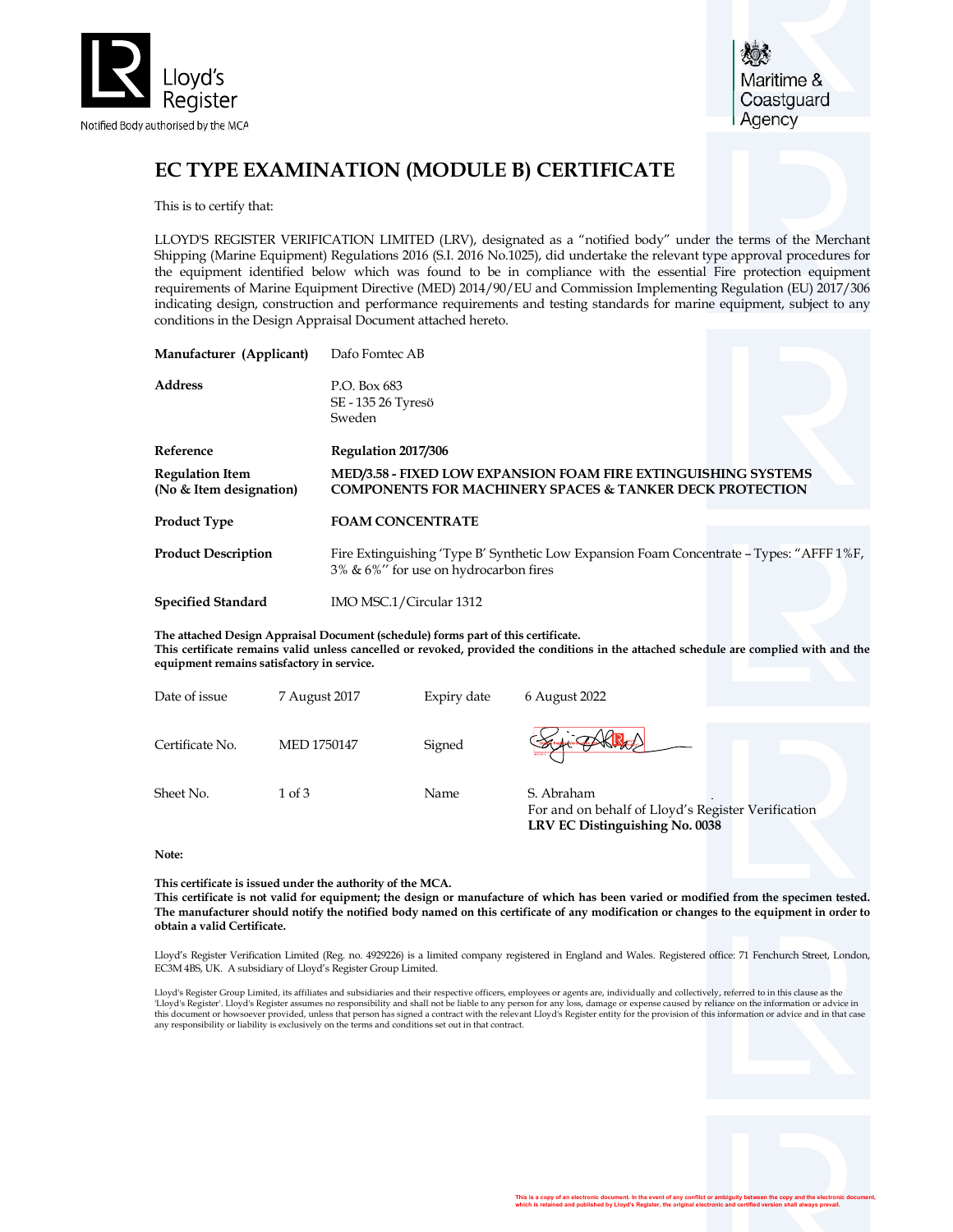

# Lloyd's Register Verification Limited

71 Fenchurch Street, London, EC3M 4BS Telephone 020 7423 2416 Fax 020 7423 2053 Register Email med@Ir.org

1

Document number MED 1750147

Issue number

### DESIGN APPRAISAL DOCUMENT

Date 7 August 2017 Quote this reference on all future communications SOUTSO/SFS/TA/KT/SA/WP28673804

### ATTACHMENT TO EC TYPE EXAMINATION (MODULE B) CERTIFICATE No. MED 1750147

The undernoted documents have been appraised for compliance with the relevant requirements of International Conventions and European Union legislation for the EC Type Examination of Marine Equipment for use on Merchant Ships Registered in the European Economic Area.

This Design Appraisal Document (schedule) forms part of the Certificate.

### APPROVAL DOCUMENTATION

Lloyds Register Helsingborg Witness Certificates; HBG 1210047/3, HBG 1210047/4 and HBG 1210047/5, all dated 29 June 2012 for testing conducted at the Falck Nutek Test Facility, Esbjerg, Denmark.

#### CONDITIONS OF CERTIFICATION

- 1. Foam concentrate type "AFFF": When used in 1%, 3% and 6% maximum concentration and as-tested expansion ratios of 7:1, 7:1 and 8:1 respectively, in suitable equipment for Class B hydrocarbon fires in machinery spaces and tanker deck protection
- 2. The foam concentrates should be stored above their freezing temperature as per the following:

| Foam Type  | <b>Foam Concentrate</b> | Freezing          |             | Temperature Storage Temperature Range |  |
|------------|-------------------------|-------------------|-------------|---------------------------------------|--|
|            |                         | $^{\prime\circ}C$ | (የ $C$      |                                       |  |
| AFFF 1%    | Film  <br>Synthetic     | $-15$             | $-14$ to 55 |                                       |  |
| $A$ FFF 3% | Forming Foam            | -5                | -4 to 55    |                                       |  |
| AFFF $6\%$ |                         | - 3               | $-2$ to 55  |                                       |  |

- 3. The storage container should be compatible with the foam concentrates throughout the service life of the foam
- 4. Periodical testing of foam concentrates for hydrocarbon fires should be carried out in accordance with Annex 4 and 5 of IMO MSC.1/Circ.1312, not more than 3 years after being supplied to the ship and after that, every year, by independent laboratories or authorised service suppliers acceptable to the Administration
- 5. Production items of the subject equipment are to be manufactured in accordance with either an approved Production Quality Assurance system (Module D), a Product-Quality assurance system (Module E) or a Product Verification Process (Module F). The wheelmark cannot be affixed to the product until a conformity assessment module is in place
- 6. Each item, batch or lot of the equipment is to be issued with a "Declaration of Conformity" and have the "Mark of Conformity" affixed after a conformity assessment module is in place